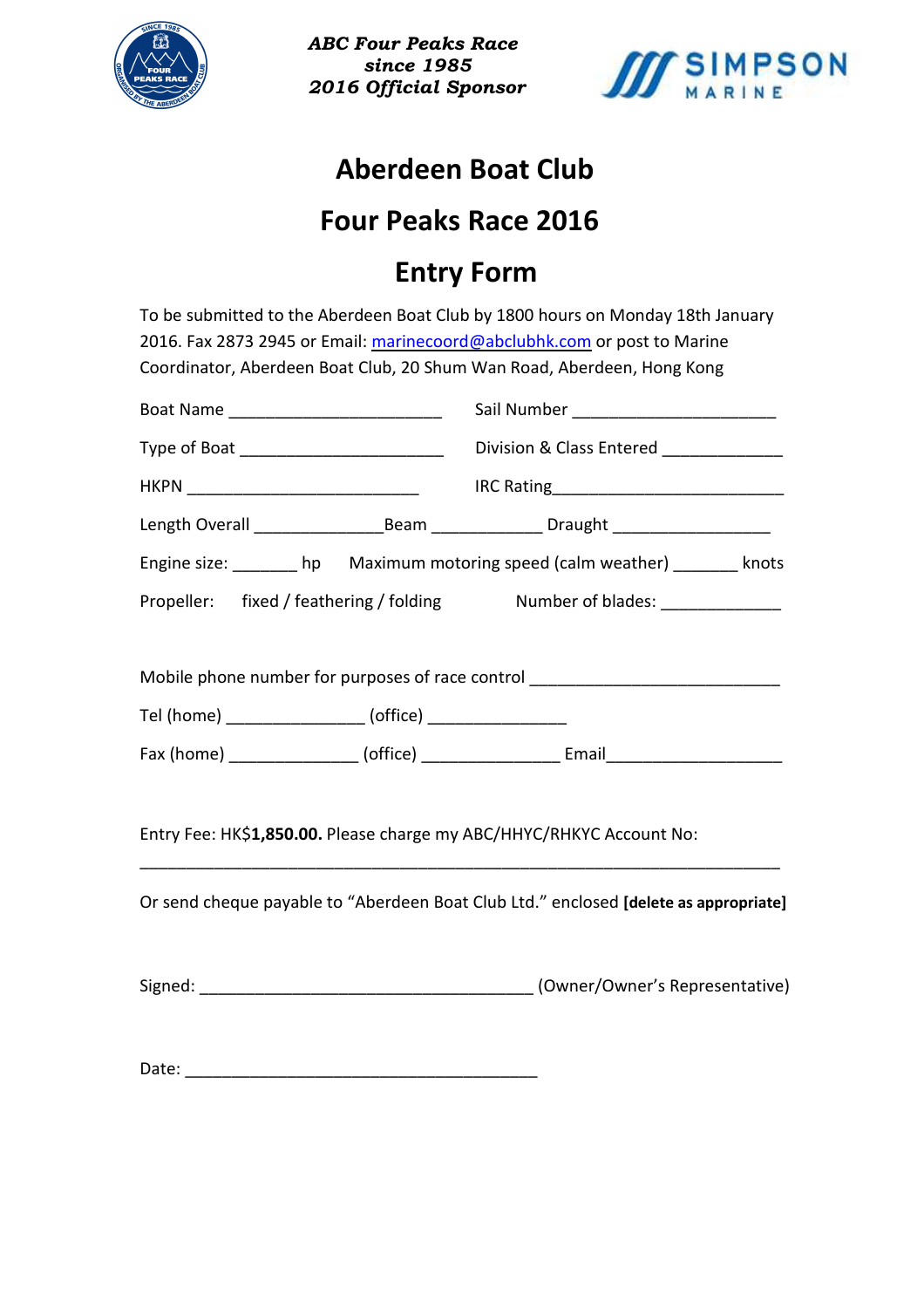



#### **DECLARATION OFSKIPPER/PERSON IN CHARGE**

[The term 'Skipper' and/or 'Person in Charge' refers to the person, whether or not the owner of the boat, who is designated on the Entry Form as such and who is in charge of the boat during the races. The Skipper is responsible for the crew before and after, as well as during each race in compliance with the Four Peaks Race 2016 Sailing Instructions.]

I understand that this entry is subject to the approval of the Organising Authority and that the Race Committee of Aberdeen Boat Club at its sole discretion may re-categorise my boat in the classes of the Four Peaks Race.

I agree to abide by the International Sailing Federation Racing Rules of Sailing 2013-2016, the IRC Rules 2015, Parts 1, 2 & 3, the Four Peaks Race 2016 Notice of Race and the Four Peaks Race Standard Sailing Instructions 2016.

I have read and understood RRS Fundamental Rule 4 – Decision to Race.

I acknowledge that it is my sole responsibility to ensure compliance with the following:-

- 1. The Skipper is entirely responsible for his/her boat's safety, and nothing, whether in the Notice of Race or Sailing Instructions or anywhere else, reduces this responsibility.
- 2. It is for the Skipper to decide whether his/her boat is fit to sail in the conditions in which she will find herself. By going to sea the Skipper confirms that his/her boat is fit for those conditions and that the crew is competent to sail and compete in them.
- 3. The boat is required to hold adequate insurance and in particular to hold insurance against third party claims at least to a minimum cover required under Hong Kong SAR law.
- 4. Nothing done by the organisers can reduce the responsibility of the Skipper, Crew or boat, nor will it make the organisers responsible for any loss, damage, death or personal injury however it may have occurred, as a result of the boat taking part in the Regatta. The organisers encompass everyone helping to run the Regatta, and include the Organising Authority, the Race Committee, the Race Officer, the starting and finishing officials and the Aberdeen Boat Club Limited.
- 5. The provision of safety boats does not relieve the Skipper of his/her responsibilities.
- 6. The yacht will be available for inspection by the Race Committee at any time. The Skipper shall notify the Race Committee immediately if any alteration likely to affect the rating (such as to sail plan, mast, ballast, trim, engine, propeller or hull measurement) is made.

I have read the Notice of Race and confirm that I agree to its provisions and that my boat will conform to its requirements throughout the event. I agree to be bound by the Four Peaks Race 2016 Sailing Instructions and enclose a copy of my current IRC/SMS Certificate (if applicable). Before racing I will ensure that my crew is aware of the undertakings in this declaration.

Signed: \_\_\_\_\_\_\_\_\_\_\_\_\_\_\_\_\_\_\_\_\_\_\_\_\_\_\_\_\_\_\_\_\_\_\_\_ (Owner/Owner's Representative)

Date: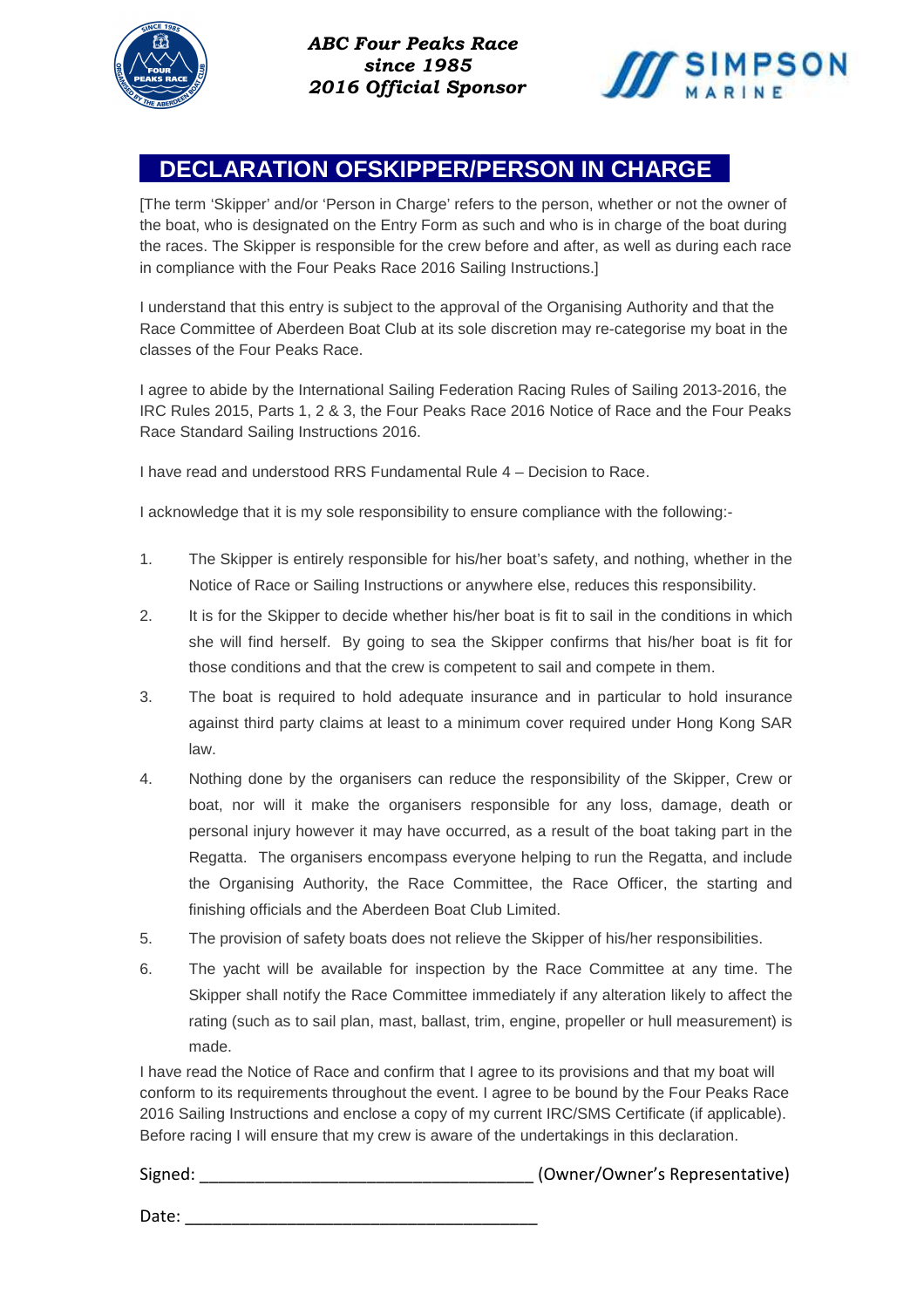



# **Aberdeen Boat Club**

# **Four Peaks Race 2016**

# **Crew List**

To be submitted to the Aberdeen Boat Club by 1800 hours on Monday 18th January 2016. Fax 2873 2945 or Email: marcoord@abclubhk.com or post to Marine Coordinator, Aberdeen Boat Club, 20 Shum Wan Road, Aberdeen, Hong Kong

Boat Name **Example 2018** Sail Number:

| <b>Skipper/Crew Name</b> | Date<br>of<br><b>Birth</b> | Male /<br>Female | <b>Mobile</b> | Email | <b>Shirt Size</b><br>S/M/L/XL/2XL/3XL |
|--------------------------|----------------------------|------------------|---------------|-------|---------------------------------------|
|                          |                            |                  |               |       |                                       |
|                          |                            |                  |               |       |                                       |
|                          |                            |                  |               |       |                                       |
|                          |                            |                  |               |       |                                       |
|                          |                            |                  |               |       |                                       |
|                          |                            |                  |               |       |                                       |
|                          |                            |                  |               |       |                                       |
|                          |                            |                  |               |       |                                       |
|                          |                            |                  |               |       |                                       |
|                          |                            |                  |               |       |                                       |
|                          |                            |                  |               |       |                                       |
|                          |                            |                  |               |       |                                       |
|                          |                            |                  |               |       |                                       |

Note:

- 1. For any crew under the age of 18, a signed Parental / Guardian Consent Form must be attached.
- 2. Each boat gets maximum 5 shirts.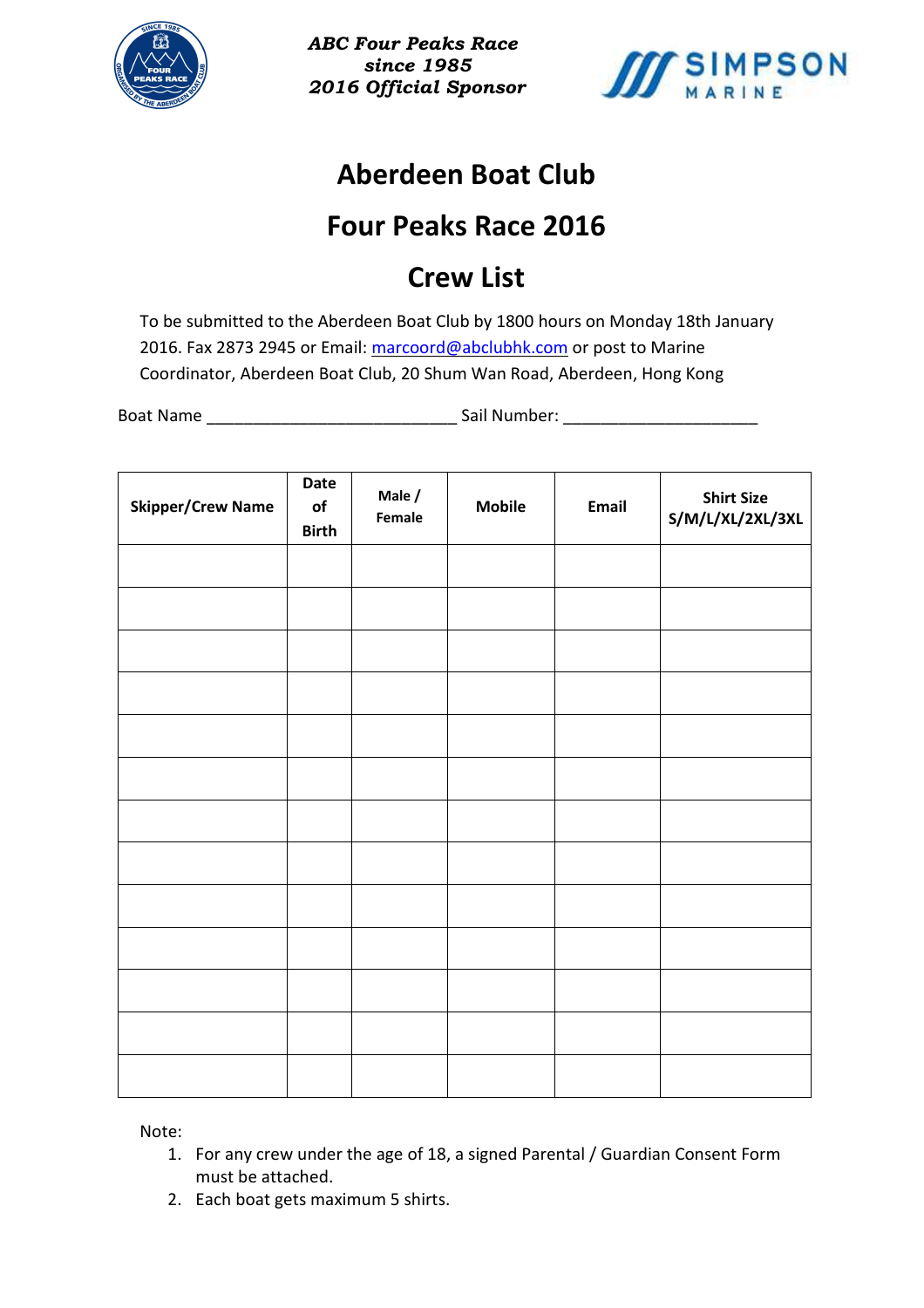



## **Aberdeen Boat Club**

#### **Four Peaks Race 2016**

#### **Parental / Guardian Consent Form**

This form is to be attached to the Crew List for any crew under the age of 18 to minimum 14 year old.

| Parent's / Guardian's / Contact Person in case of emergency                                                                                                                                                                                                                                                                                                                                                                                                                                                                                                                                                                                                                                                                                                                                                                       |  |  |  |  |
|-----------------------------------------------------------------------------------------------------------------------------------------------------------------------------------------------------------------------------------------------------------------------------------------------------------------------------------------------------------------------------------------------------------------------------------------------------------------------------------------------------------------------------------------------------------------------------------------------------------------------------------------------------------------------------------------------------------------------------------------------------------------------------------------------------------------------------------|--|--|--|--|
|                                                                                                                                                                                                                                                                                                                                                                                                                                                                                                                                                                                                                                                                                                                                                                                                                                   |  |  |  |  |
| <b>Indemnity Form</b>                                                                                                                                                                                                                                                                                                                                                                                                                                                                                                                                                                                                                                                                                                                                                                                                             |  |  |  |  |
| am the parent/guardian of _________________________________ [full participant name] and<br>consent to him/her participating in The Aberdeen Boat Club Four Peaks Race 2016<br>under the supervision of the skipper of ________________________________ [Boat Name].<br>I declare that the above participant is able to swim at least 50 meters and is able to<br>cope with expected conditions in the race and does not suffer from any illness that<br>render him/her unfit for this activity. I agree that if the above participant suffers<br>damage, death or personal injury as a result of him/her participating in this<br>programme I shall not hold the Aberdeen Boat Club liable for such damage, death or<br>personal injury and I make this agreement in full knowledge of the risks inherent in<br>these activities. |  |  |  |  |
| <b>Medical:</b><br>Details of any medical conditions / allergies / disabilities :                                                                                                                                                                                                                                                                                                                                                                                                                                                                                                                                                                                                                                                                                                                                                 |  |  |  |  |

Details of any medication the above participant is receiving for any condition:

\_\_\_\_\_\_\_\_\_\_\_\_\_\_\_\_\_\_\_\_\_\_\_\_\_\_\_\_\_\_\_\_\_\_\_\_\_\_\_\_\_\_\_\_\_\_\_\_\_\_\_\_\_\_\_\_\_\_\_\_\_\_\_\_\_\_\_\_\_\_